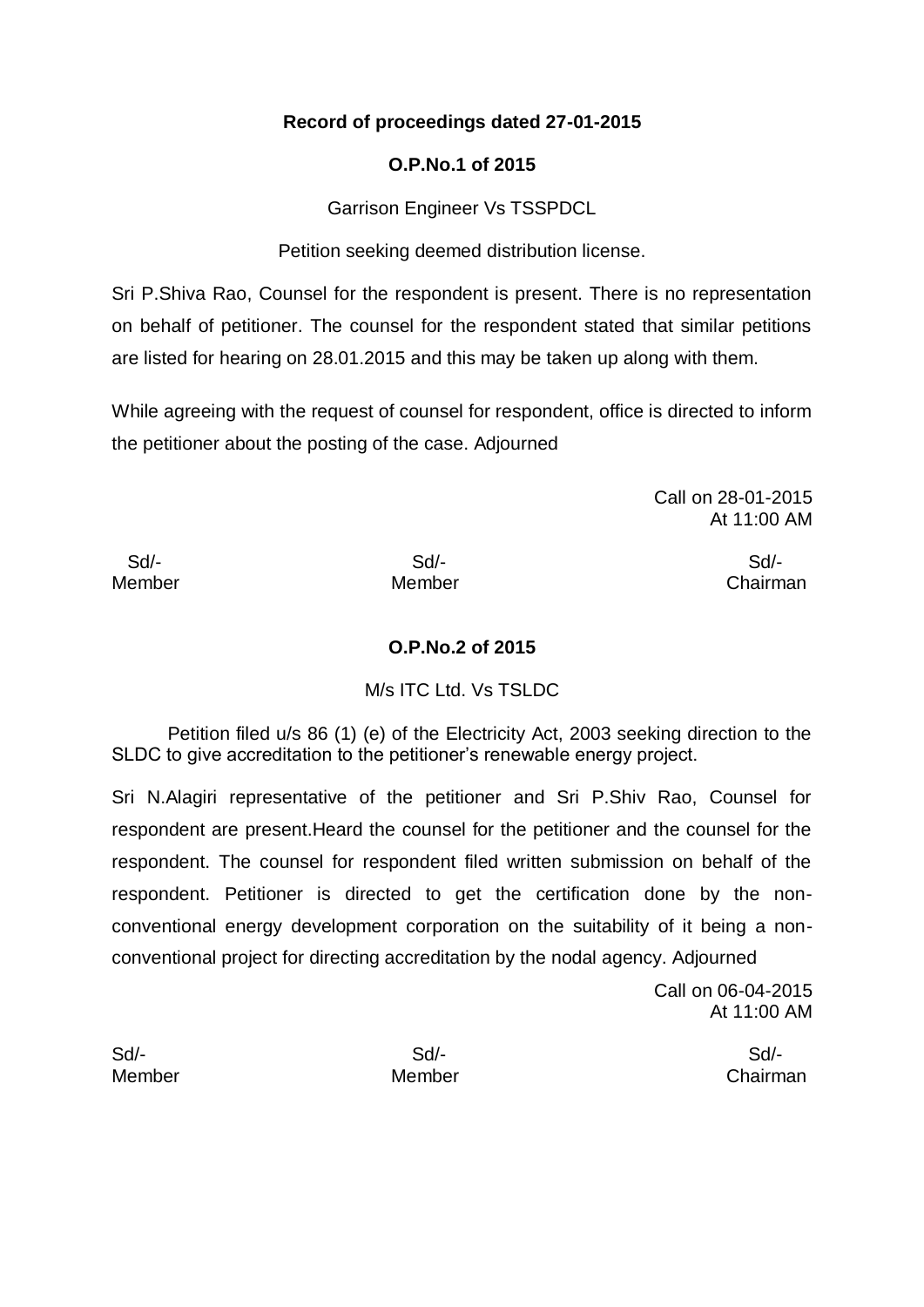#### **O.P.No.3 of 2015**

### M/s Geo Syndicate Power Pvt. Ltd. Vs TSNPDCL

Petition seeking determination of tariff for the supply of electricity generated from geothermal energy to respondent (APNPDCL now TSNPDCL) pursuant to Section 62, 64, 86.1 (a), 86.1(B) and other applicable provisions of the Electricity Act, 2003.

Sri V.G.Sastry, Advocate representing Sri Hanumanth Reddy, Counsel for petitioner and Sri P.Shiva Rao, Counsel for respondent are present. Sri Sastry, sought adjournment of the hearing of the petition as the counsel for the petitioner is out of station. The counsel for respondent stated that he will also be ready by the next date of hearing. Adjourned

> Call on 06-04-2015 At 11:00 AM

Sd/- Sd/- Sd/-

Member Member Chairman

## **O.P.No.4 of 2015**

M/s Gayathri Sugars Ltd. Vs Govt.ofTelangana, TSNPDCL

Petition seeking determination of tariff for the project as the tariff mentioned in the power purchase agreement (PPA) is unviable.

Sri S.Rambabu, Counsel for petitioner and Sri P.Shiva Rao, Counsel for respondent are present. The counsel for the petitioner made submissions and also filed a memo detailing the submissions of events as well as copies of order of Hon'ble ATE and statement showing the applicable tariff required to be ordered by the Commission. Counsel for the respondent filed his vakalath and stated that he would be ready with the case.

In the mean while the petitioner is directed to furnish data relating to capital cost of the project, exclusively relating to baggasse power plant. Adjourned

> Call on 06-04-2015 At 11:00 AM

Sd/- Sd/- Sd/-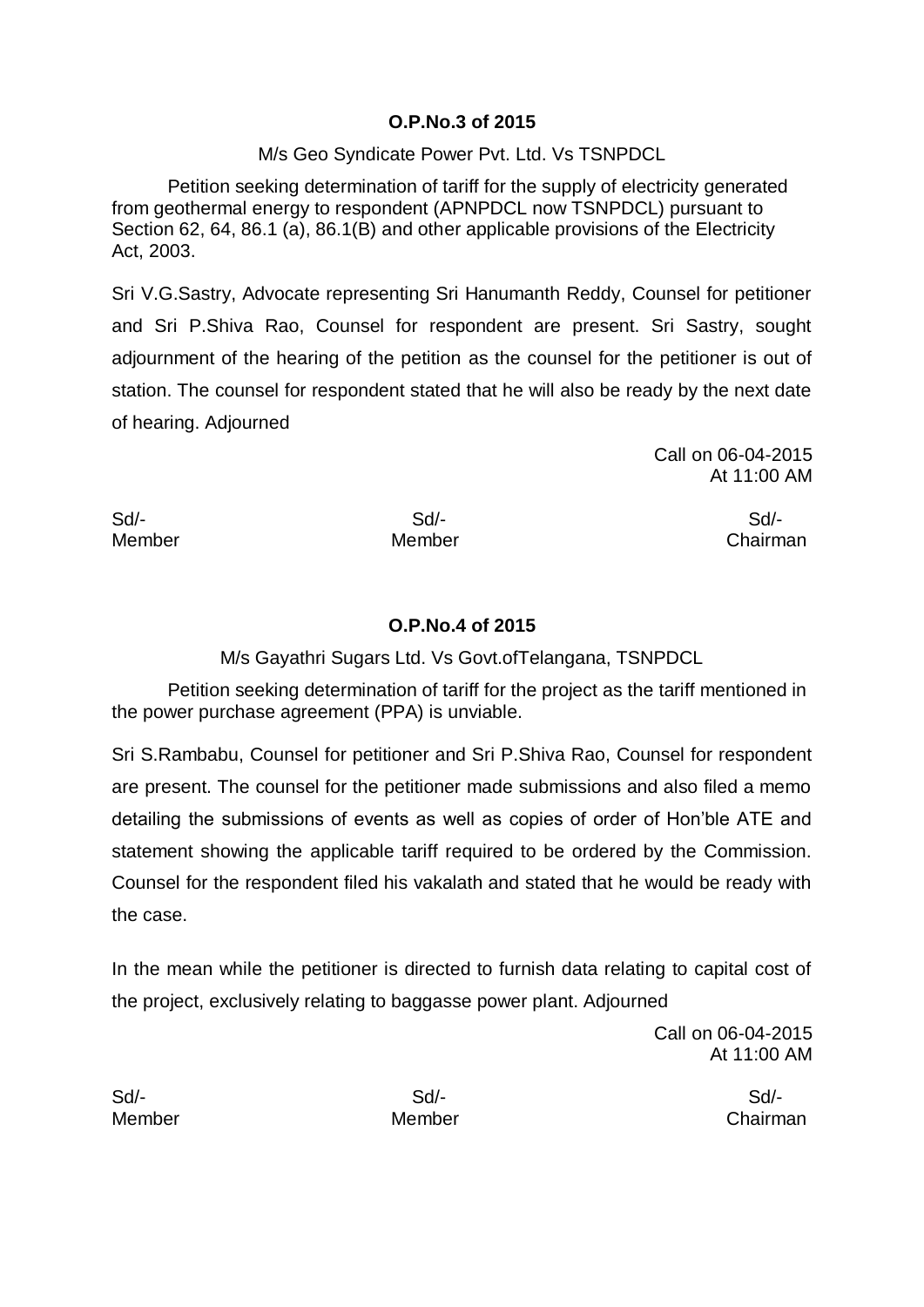#### **O.P.No.5 of 2015**

M/s Knowledge Infrastructure Systems Pvt.Ltd. and another Vs TSSPDCL its

**Officers** 

Petition filed u/s 86 (1) (f) of the Electricity Act, 2003 claiming certain amounts due on account of supply of electricity under short term purchase for the months January, February and March 2013.

Sri T.Naveen Chowdary, Advocate for Sri ChallaGunaranjan, Counsel for the Petitioner and Sri P.Shiva Rao, Counsel for the respondent are present. Sri T.Naveen Chowdary, requested that the petition be adjourned to any other date as the counsel for the petitioner is unable to attend hearing due to pre-occupation. Counsel for the respondent has no objection.

> Call on 07-04-2015 At 11:00 AM

Sd/- Sd/- Sd/-

Member Member Chairman

**O.P.No.6 of 2015**

M/s Rithwik Power Projects Ltd. vs TSNPDCL

Petition filed seeking directions to the licensee for payment of tariff for the additional capacity of 1.5 MW at the rate being paid to existing 6 MW power plant.

Sri T.Naveen Chowdary, Advocate for Sri ChallaGunaranjan, Counsel for the Petitioner and Sri P.Shiva Rao, Counsel for the respondent are present. Sri T.Naveen Chowdary, requested that the petition be adjourned to any other date as the counsel for the petitioner is unable to attend hearing due to pre-occupation. Counsel for the respondent has no objection.

> Call on 07-04-2015 At 11:00 AM

Sd/- Sd/- Sd/-